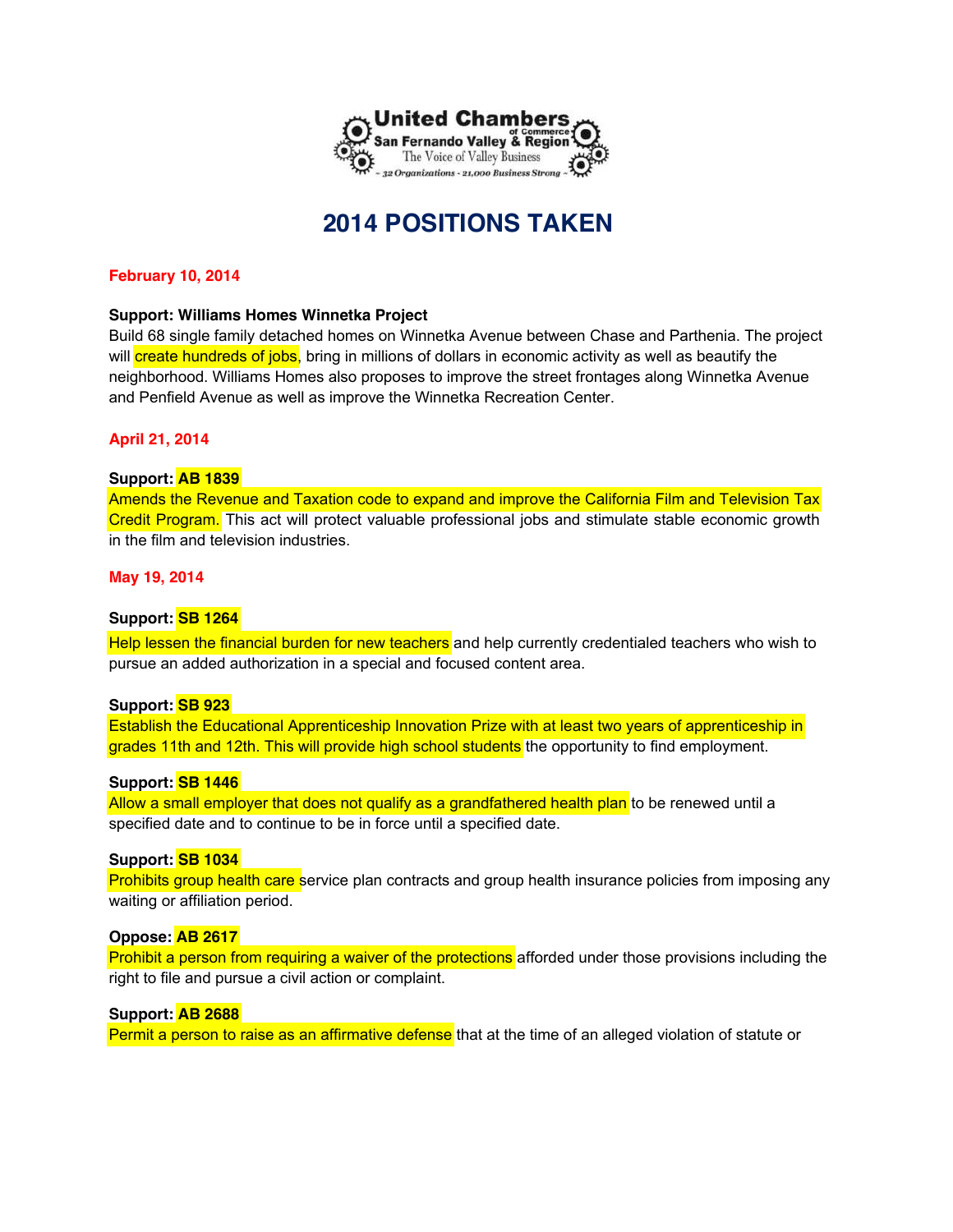regulation in a judicial or administrative proceeding the person was acting in good faith.

## **June 2, 2014**

**Support: AB 1839 -** TAXATION: CREDITS: QUALIFIED MOTION PICTURES

#### **June 16, 2014**

#### **Oppose: AB 503 - Health Facilities - Community Benefits**

This is an unreasonable and costly attempt to redefine charity care for all hospitals, and community benefit standards of nonprofit hospitals in California. The bill would negatively impact the implementation of the Affordable Care Act (ACA) and would result in cuts to a wide variety of community health care services.

#### **Oppose: SB 935 - Minimum Wage - Annual Adjustment**

Unfairly increases employer costs by increasing the minimum wage to \$13.00 by 2017 and then increased thereafter according to the Consumer Price index.

#### **Oppose: SB 1021 - School Districts - Parcel Taxes**

Spilt Roll: Discriminates against commercial property through spilt roll by allowing a school district to impose a higher parcel tax against commercial property as opposed to residential property

#### **Oppose: AB 2416 - Liens - Laborers & Employees**

Unproven Wage Liens: Creates a dangerous and unfair precedent in the wage and hour arena by allowing employees to file liens on an employer's real or personal property, or property where work was performed, based upon alleged yet unproven wage claims.

## **July 21, 2014**

#### **LA Outdoor Advertising Coalition**

The City of Los Angeles needs to craft a policy for the fair and reasonable use of **digital signs** in the City in order to restore economic and community benefits traditional and digital outdoor signs deliver.

#### **Valley on Track**

Update the Metro Orange Line busway to light rail Currently the overcrowded and slow line is 18 miles east - west parallel to the 101 freeway from North Hollywood to Chatsworth

Build the East San Fernando Valley Transit Corridor as a rail system The corridor will run north - south between Sylmar and Van Nuys

Build the Sepulveda Pass Corridor project as a rail system, with a tunnel through the Santa Monica **Mountains** The route will run from Sherman Oaks to the Westside

July 29, 2014 Hi Stuart,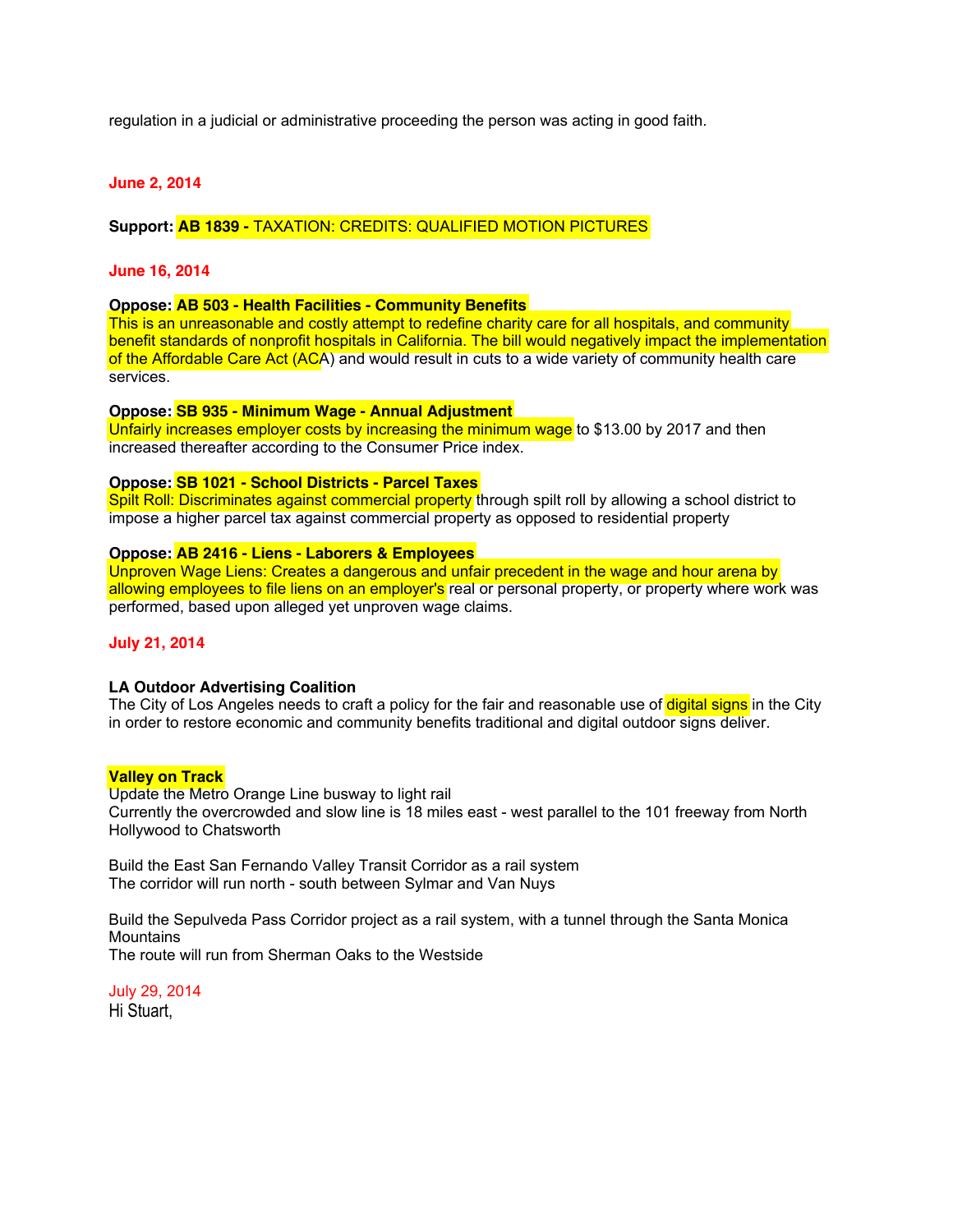United Chambers appreciates your time and the presentation given on July 21, 2014 regarding the "Valley on Track" issue presented. The United Chambers By - Laws contain a procedure for ratification of any position taken by the Government Affairs Committee. This procedure provides 2 days to respond with objections to a position. Responses were received of sufficient number that the positions were not ratified by the members and must be reconsidered, should the committee choose to do so. We therefore, have no official position and will not be joining the coalition at this time.

## **August 18, 2014**

SUPPORT the extension of: The Terrorism Risk Insurance Act of 2002 (TRIA) expires at the end of 2014. TRIA is the nation's federal terrorism risk insurance plan. Enacted in 2002, Congress has previously approved two extensions: in 2005 it was extended for 2 years, and in 2007 it was extended for 7 years.

#### **September 5, 2014**

A motion was made to "SUPPORT" ~ Prop 1

WATER BOND. FUNDING FOR WATER QUALITY, SUPPLY, TREATMENT, AND STORAGE PROJECTS.

Authorizes \$7.12 billion in general obligation bonds for state water supply infrastructure projects, such as surface and groundwater storage; ecosystem and watershed protection and restoration; drinking water protection; water supply management; water recycling and advanced water treatment technology and flood control.

Reallocates \$425 million of unused bond authority from prior water bond acts, for same purposes. Appropriates money from the General Fund to pay off bonds.

Requires certain projects to provide matching funds from non-state sources in order to receive bond funds.

## **October 20, 2014**

**A motion was made to "OPPOSE" ~ Minimum Wage Increase** 

Mayor Eric Garcetti has proposed Los Angeles "first ever" citywide minimum wage increase. Currently the minimum wage is \$9.00 per hour with this proposal the minimum wage would increase to \$10.25 (2015), \$11.75 (2016) and \$13.25 (2017).

## **A motion was made to "OPPOSE" ~ Prop P**

**Save Neighborhood Parks Measure** 

The 1992 funding measure expires in June 2015 and that \$54 million a year will no longer be available for neighborhood and regional parks.

Should Proposition P be approved, it would continue funding \$54 million a year through an annual \$23 per parcel special tax for 30 years.

## **A motion was made to "OPPOSE" ~ Prop 45**

## **Health Care Insurance**

Gives the state insurance commissioner authority to approve individual and small group health insurance rates.